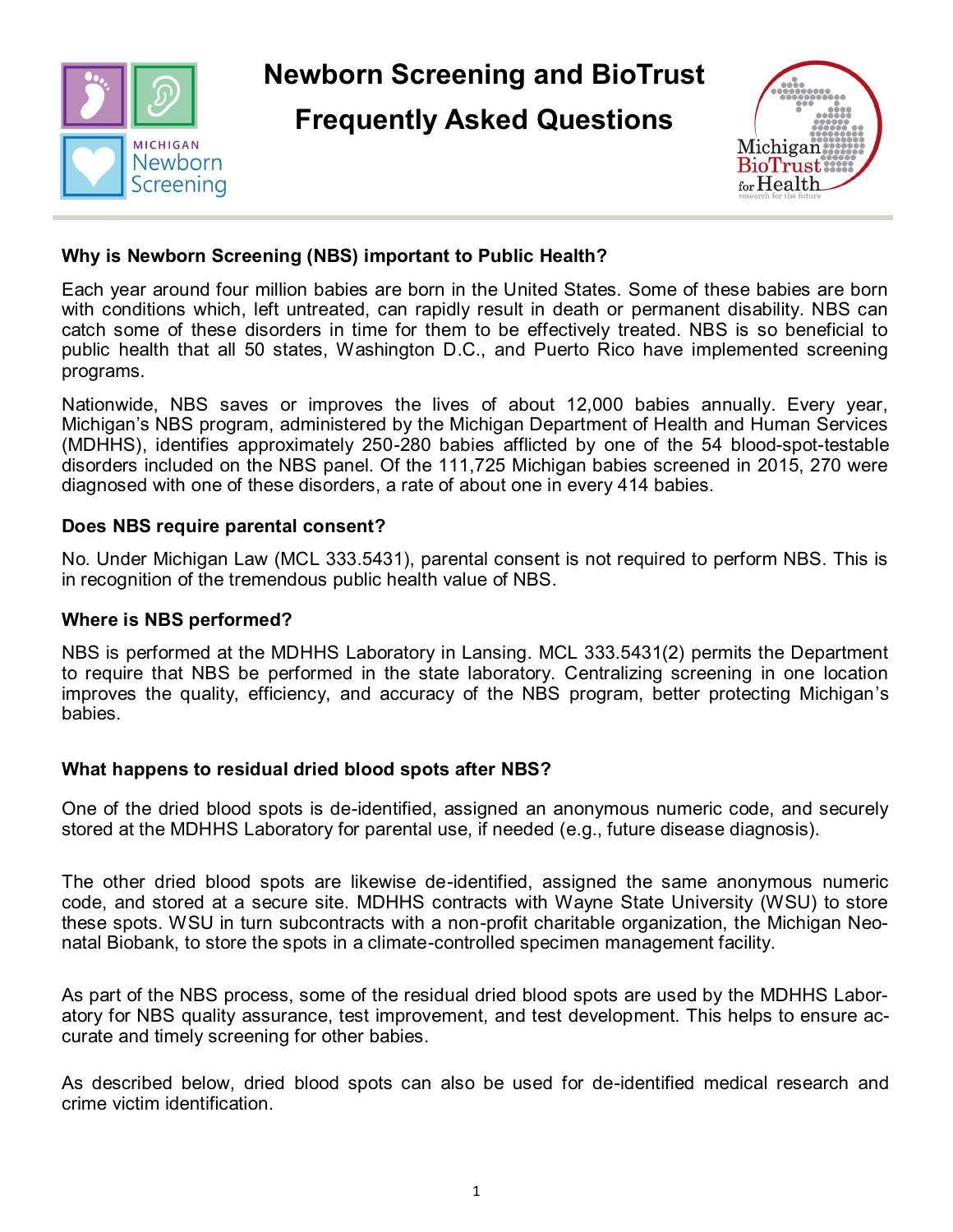## **How are dried blood spots made available for research?**

Dried blood spots are valuable for public health research because they provide information about environmental and biological factors that can affect human health. MDHHS created the Michigan BioTrust for Health, a program designed to oversee and facilitate researcher access to dried blood spots following careful review of each proposed study. At MDHHS's direction, the Biobank makes de-identified dried blood spots available to public health researchers.

Michigan was the first state to secure consent from all new parents for de-identified medical research using NBS dried blood spots. Beginning on May 1, 2010, hospitals and midwives began providing [a consent form t](https://www.michigan.gov/documents/mdch/Consent_Form_329391_7.pdf)o new parents. Parents are empowered to choose whether or not they want their baby's residual dried blood spots to be used for de-identified medical research benefitting public health. Spots collected prior to May 1, 2010, can be used for de-identified medical research unless a parent [submits a request t](http://michigan.gov/documents/mdhhs/MDHHS-5683_610453_7.dot)o mark their child's spots as unavailable for research. Adults can make this request on their own behalf.

Parents who do not want their child's spots to be kept by MDHHS can [submit a request t](http://michigan.gov/documents/mdhhs/MDHHS-5683_610453_7.dot)o have those spots destroyed. Adults can make this request on their own behalf.

### **Who reviews requests from researchers for de-identified dried blood spot research?**

Research requests to use de-identified blood spots are submitted to the BioTrust, where they undergo multiple levels of review by the Bureau of Laboratories, Bureau of Epidemiology and Population Health, the MDHHS Institutional Review Board, and a panel of three Scientific Advisory Board members. The review process ensures that the proposed research study has scientific merit; that the research complies with departmental policy; that the researchers are qualified to conduct the research; and that human subjects and data are protected.

### **Why is de-identified dried blood spot research important?**

Research performed using Michigan dried blood spots has helped improve NBS techniques. For example, use of dried blood spots through the BioTrust has been instrumental in developing NBS tests for the debilitating disorders Spinal Muscular Atrophy and Niemann-Pick C Disease. Research facilitated by the BioTrust has also contributed to advancements in the study of cancers and environmental exposure. A [summary o](http://www.michigan.gov/documents/mdch/Dried_Blood_Spot_Research_Table_Public_Report_347898_7.pdf)f approved studies is available on MDHHS's website.

### **Are dried blood spots sold to anyone?**

No. The Biobank charges a small administrative fee to fulfill researcher requests for de-identified dried blood spots in MDHHS-approved research projects, but not for the blood spot itself. The fee helps offset the cost of storage, labor, and shipping. Neither the Biobank nor MDHHS receives a profit from the BioTrust program.

### **How does MDHHS protect privacy?**

The NBS process and storage of dried blood spots includes many layers of security to protect the dried blood spots. Only authorized employees are permitted to access the dried blood spots. The facilities which store dried blood spots are well secured. Stored dried blood spots are deidentified.

Researchers are only provided dried blood spots in a deidentified form. This means researchers don't know whose blood spots they are using. The only exception is if you specifically grant permission to a researcher to use your dried blood spots in an identified form.